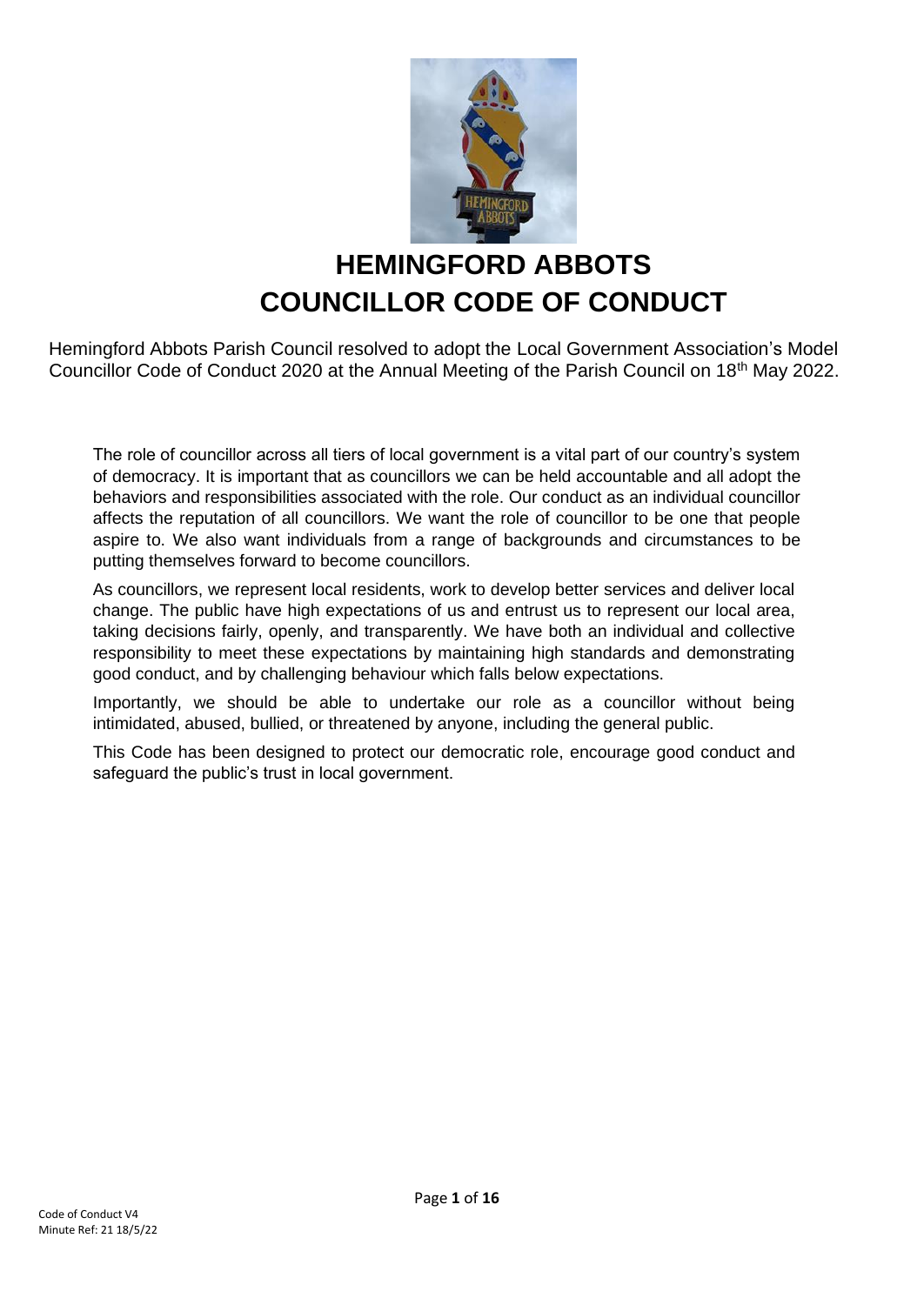## **Introduction**

The Local Government Association (LGA) has developed this Model Councillor Code of Conduct, in association with key partners and after extensive consultation with the sector, as part of its work on supporting all tiers of local government to continue to aspire to high standards of leadership and performance. It is a template for councils to adopt in whole and/or with local amendments.

All councils are required to have a local Councillor Code of Conduct.

The LGA will undertake an annual review of this Code to ensure it continues to be fit- forpurpose, incorporating advances in technology, social media and changes in legislation. The LGA can also offer support, training and mediation to councils and councillors on the application of the Code and the National Association of Local Councils (NALC) and the county associations of local councils can offer advice and support to town and parish councils.

## **Definitions**

For the purposes of this Code of Conduct, a "councillor" means a member or co-opted member of a local authority or a directly elected mayor. A "co-opted member" is defined in the Localism Act 2011 Section 27(4) as "a person who is not a member of the authority but who

- a) is a member of any committee or sub-committee of the authority, or;
- b) is a member of, and represents the authority on, any joint committee or joint subcommittee of the authority;

and who is entitled to vote on any question that falls to be decided at any meeting of that committee or sub-committee".

For the purposes of this Code of Conduct, "local authority" includes county councils, district councils, London borough councils, parish councils, town councils, fire and rescue authorities, police authorities, joint authorities, economic prosperity boards, combined authorities and National Park authorities.

## **Purpose of the Code of Conduct**

The purpose of this Code of Conduct is to assist you, as a councillor, in modelling the behaviour that is expected of you, to provide a personal check and balance, and to set out the type of conduct that could lead to action being taken against you. It is also to protect you, the public, fellow councillors, local authority officers and the reputation of local government. It sets out general principles of conduct expected of all councillors and your specific obligations in relation to standards of conduct. The LGA encourages the use of support, training and mediation prior to action being taken using the Code. The fundamental aim of the Code is to create and maintain public confidence in the role of councillor and local government.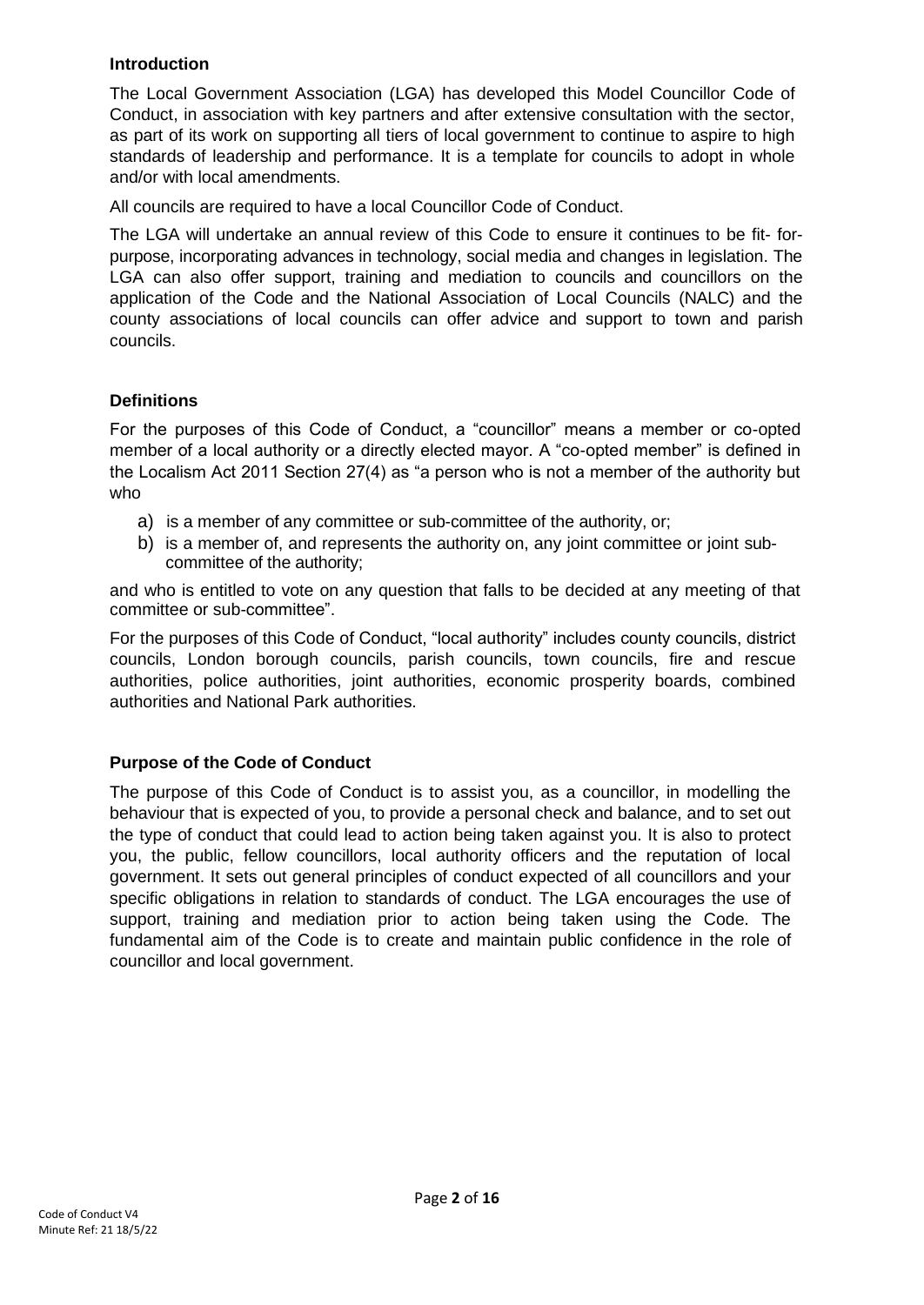## **General principles of councillor conduct**

Everyone in public office at all levels; all who serve the public or deliver public services, including ministers, civil servants, councillors and local authority officers; should uphold the [Seven Principles of Public Life, a](https://www.gov.uk/government/publications/the-7-principles-of-public-life/the-7-principles-of-public-life--2)lso known as the Nolan Principles.

Building on these principles, the following general principles have been developed specifically for the role of councillor.

In accordance with the public trust placed in me, on all occasions:

- I act with integrity and honesty
- I act lawfully
- I treat all persons fairly and with respect;and
- I lead by example and act in a way that secures public confidence in the role of councillor.

In undertaking my role:

- I impartially exercise my responsibilities in the interests of the local community
- I do not improperly seek to confer an advantage, or disadvantage, on any person
- I avoid conflicts of interest
- I exercise reasonable care and diligence; and
- I ensure that public resources are used prudently in accordance with my local authority's requirements and in the public interest.

## **Application of the Code of Conduct**

This Code of Conduct applies to you as soon as you sign your declaration of acceptance of the office of councillor or attend your first meeting as a co-opted member and continues to apply to you until you cease to be a councillor.

This Code of Conduct applies to you when you are acting in your capacity as a councillor which may include when:

- you misuse your position as a councillor
- Your actions would give the impression to a reasonable member of the public with knowledge of all the facts that you are acting as a councillor;

The Code applies to all forms of communication and interaction, including:

- at face-to-face meetings
- at online or telephone meetings
- in written communication
- in verbal communication
- in non-verbal communication
- in electronic and social media communication, posts, statements and comments.You are also expected to uphold high standards of conduct and show leadership at all times when acting as a councillor.

Your Monitoring Officer has statutory responsibility for the implementation of the Code of Conduct, and you are encouraged to seek advice from your Monitoring Officer on any matters that may relate to the Code of Conduct. Town and parish councillors are encouraged to seek advice from their Clerk, who may refer matters to the Monitoring Officer.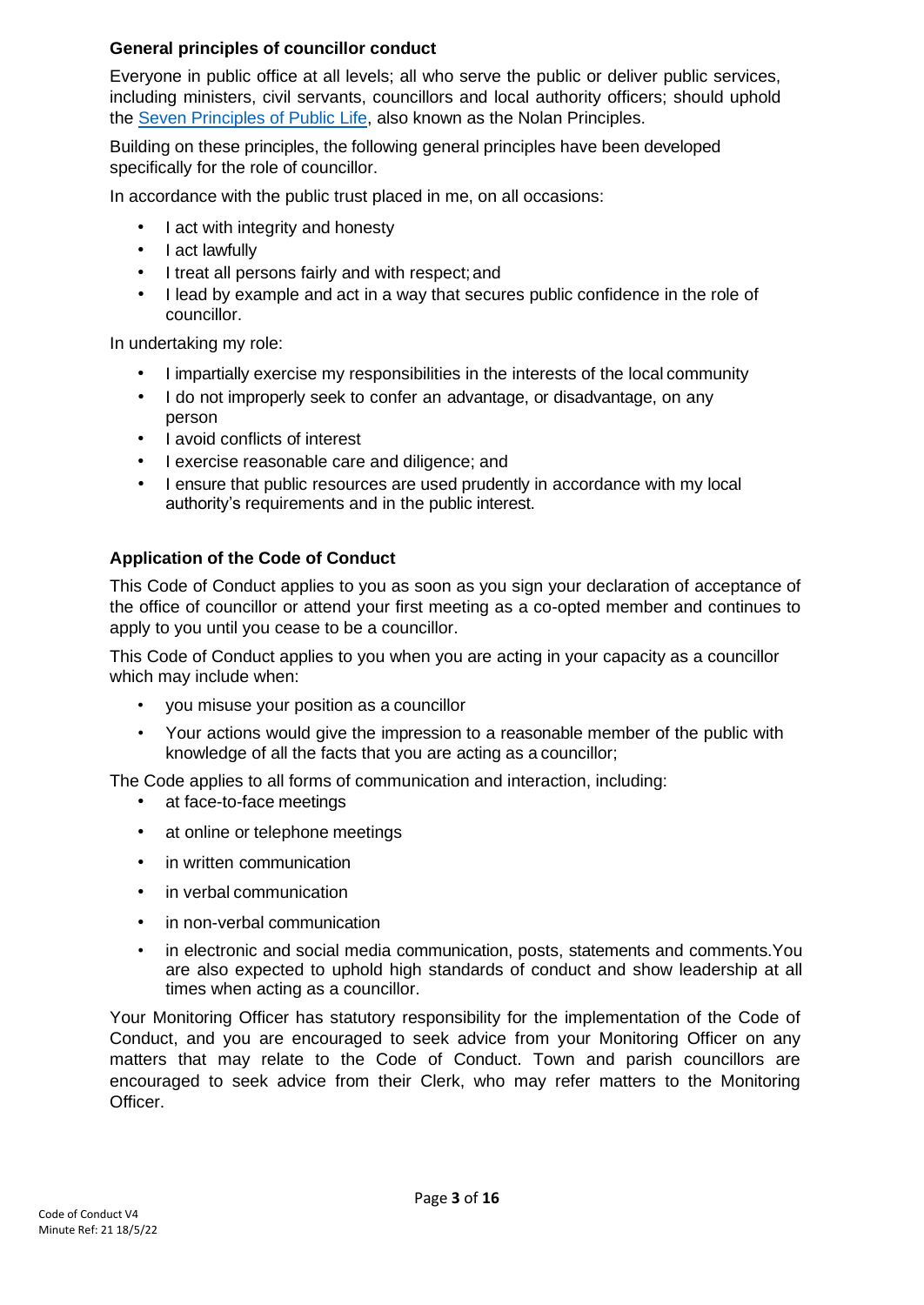#### **Standards of councillor conduct**

This section sets out your obligations, which are the minimum standards of conduct required of you as a councillor. Should your conduct fall short of these standards, a complaint may be made against you, which may result in action being taken.

Guidance is included to help explain the reasons for the obligations and how they should be followed.

#### **General Conduct**

**1. Respect**

**As a councillor:**

**1.1 I treat other councillors and members of the public with respect.**

#### **1.2 I treat local authority employees, employees and representatives of partner organisations and those volunteering for the local authority with respect and respect the role they play.**

Respect means politeness and courtesy in behaviour, speech, and in the written word. Debate and having different views are all part of a healthy democracy. As a councillor, you can express, challenge, criticise and disagree with views, ideas, opinions and policies in a robust but civil manner. You should not, however, subject individuals, groups of people or organisations to personal attack.

In your contact with the public, you should treat them politely and courteously. Rude and offensive behaviour lowers the public's expectations and confidence in councillors.

In return, you have a right to expect respectful behaviour from the public. If members of the public are being abusive, intimidatory or threatening you are entitled to stop any conversation or interaction in person or online and report them to the local authority, the relevant social media provider or the police. This also applies to fellow councillors, where action could then be taken under the Councillor Code of Conduct, and local authority employees, where concerns should be raised in line with the local authority's councillorofficer protocol.

## **2. Bullying, harassment and discrimination**

**As a councillor:**

**2.1 I do not bully any person.**

## **2.2 I do not harass any person.**

#### **2.3 I promote equalities and do not discriminate unlawfully againstany person.**

The Advisory, Conciliation and Arbitration Service (ACAS) characterises bullying as offensive, intimidating, malicious or insulting behaviour, an abuse or misuse of power through means that undermine, humiliate, denigrate or injure the recipient. Bullying might be a regular pattern of behaviour or a one-off incident, happen face-to-face, on social media, in emails or phone calls, happen in the workplace or at work social events and may not always be obvious or noticed by others.

The Protection from Harassment Act 1997 defines harassment as conduct that causes alarm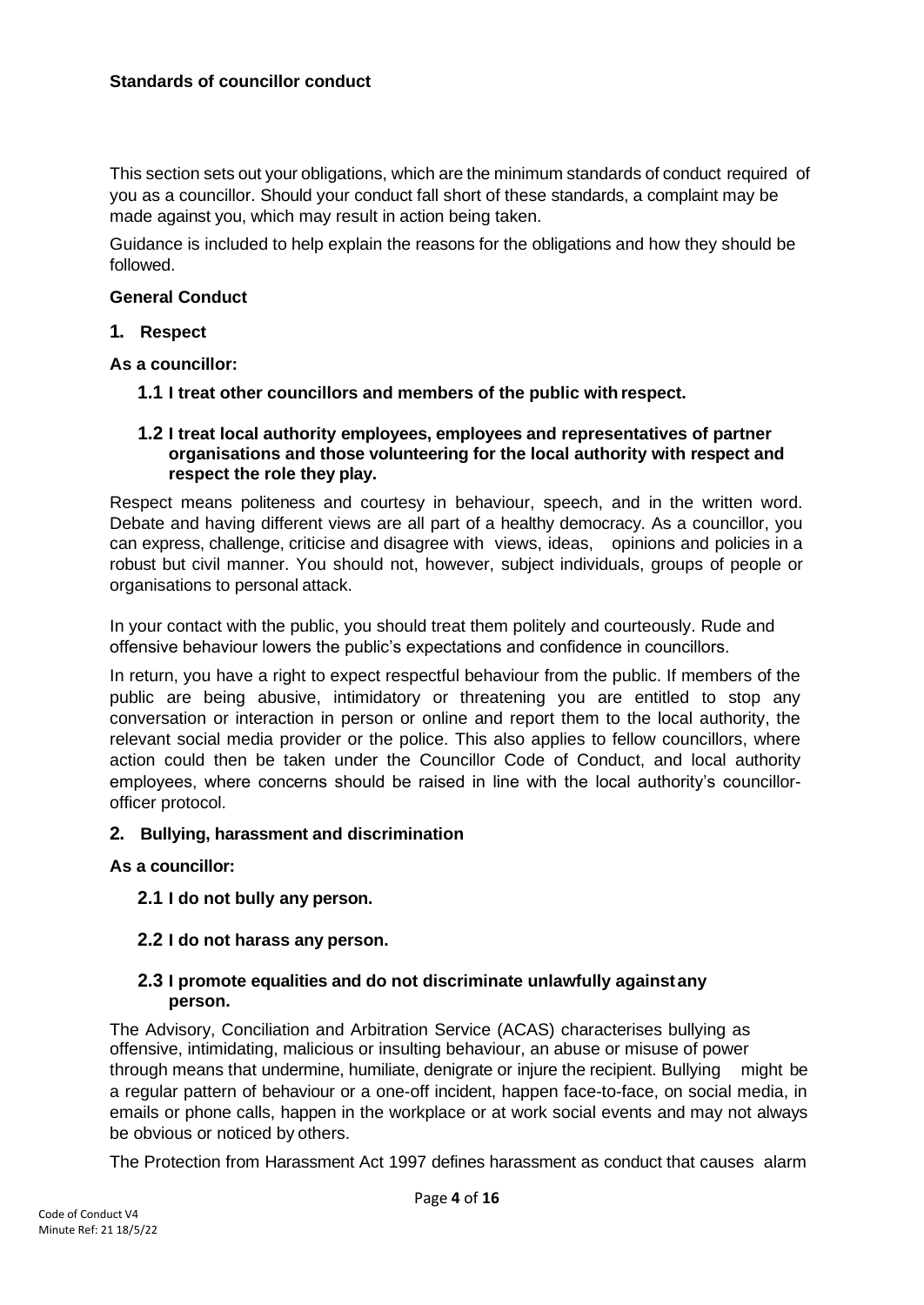or distress or puts people in fear of violence and must involve such conduct on at least two occasions. It can include repeated attempts to impose unwanted communications and

contact upon a person in a manner that could be expected to cause distress or fear in any reasonable person.

Unlawful discrimination is where someone is treated unfairly because of a protected characteristic. Protected characteristics are specific aspects of a person's identity defined by the Equality Act 2010. They are age, disability, gender reassignment, marriage and civil partnership, pregnancy and maternity, race, religion or belief, sex and sexual orientation.

The Equality Act 2010 places specific duties on local authorities. Councillors have a central role to play in ensuring that equality issues are integral to the local authority's performance and strategic aims, and that there is a strong vision and public commitment to equality across public services.

## **3. Impartiality of officers of thecouncil**

**As a councillor:**

#### **3.1 I do not compromise, or attempt to compromise, the impartiality of anyone who works for, or on behalf of, the local authority.**

Officers work for the local authority as a whole and must be politically neutral (unless they are political assistants). They should not be coerced or persuaded to act in a way that would undermine their neutrality. You can question officers in order to understand, for example, their reasons for proposing to act in a particular way, or the content of a report that they have written. However, you must not try and force them to act differently, change their advice, or alter the content of that report, if doing so would prejudice their professional integrity.

## **4. Confidentiality and access to information**

## **As a councillor:**

## **4.1 I do not disclose information:**

- **a.** given to me in confidence by anyone
- **b.** acquired by me which I believe, or ought reasonably to be aware, is of a confidential nature, unless
	- **i.** I have received the consent of a person authorised to give it;
	- **ii.** I am required by law to do so;
	- **iii.** the disclosure is made to a third party for the purpose of obtaining professional legal advice provided that the third party agrees not to disclose the information to any other person; or
	- **iv.** the disclosure is:
		- **1.** reasonable and in the public interest; and
		- **2.** made in good faith and in compliance with the reasonable requirements of the local authority; and
		- **3.** I have consulted the Monitoring Officer prior to its release.
- **4.2** I do not improperly use knowledge gained solely as a result of my role as a councillor for the advancement of myself, my friends, my family members, my employer or my business interests.
- **4.3** I do not prevent anyone from getting information that they are entitled to by law.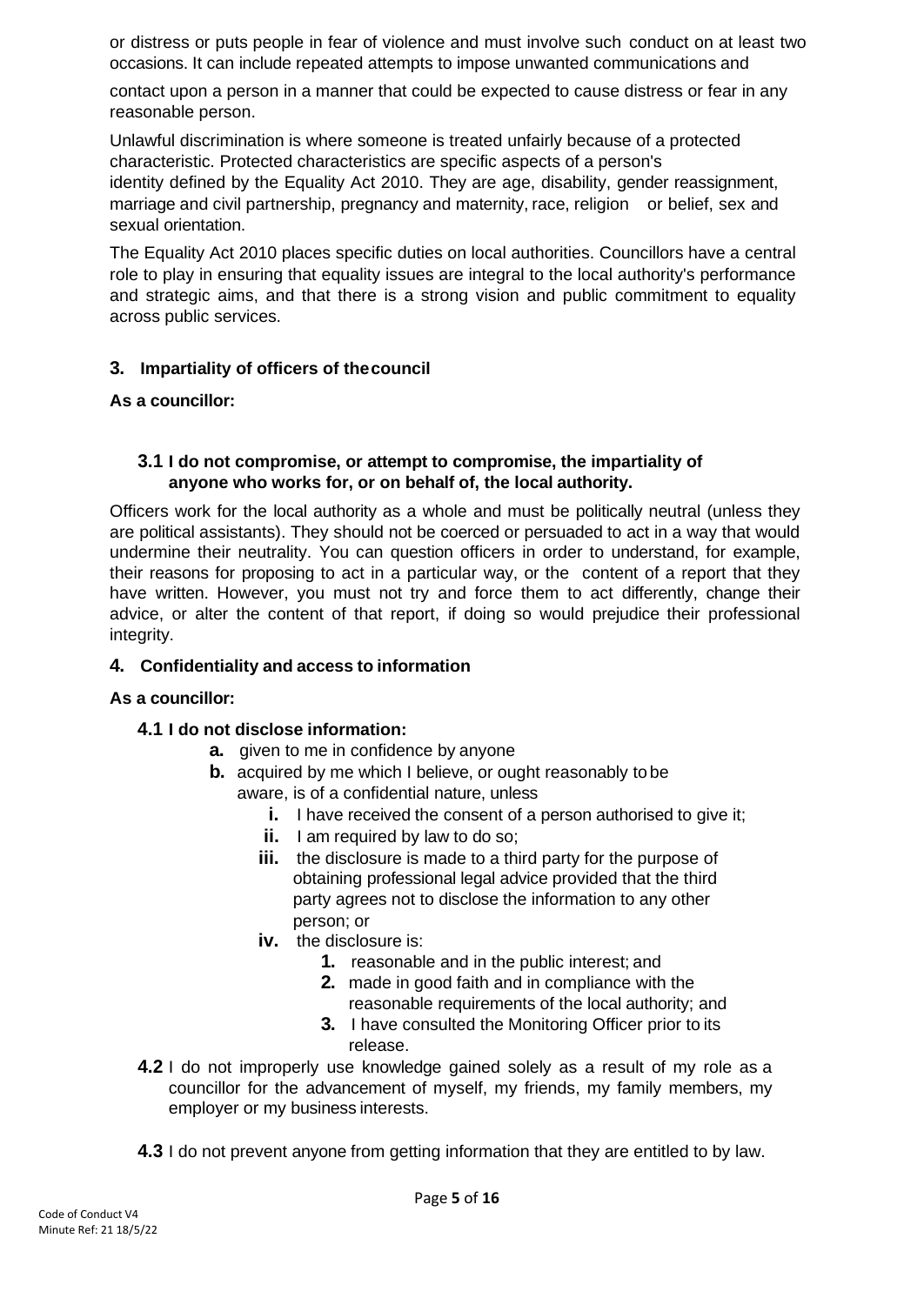Local authorities must work openly and transparently, and their proceedings and printed materials are open to the public, except in certain legally defined circumstances. You should work on this basis, but there will be times when it is required by law that discussions, documents and other information relating to or held by the local authority must be treated in a confidential manner. Examples include personal data relating to individuals or information relating to ongoing negotiations.

# **5. Disrepute**

## **As a councillor:**

## **5.1 I do not bring my role or local authority into disrepute.**

As a Councillor, you are trusted to make decisions on behalf of your community and your actions and behaviour are subject to greater scrutiny than that of ordinary members of the public. You should be aware that your actions might have an adverse impact on you, other councillors and/or your local authority and may lower the public's confidence in your or your local authority's ability to discharge your/its functions. For example, behaviour that is considered dishonest and/or deceitful can bring your local authority into disrepute.

You are able to hold the local authority and fellow councillors to account and are able to constructively challenge and express concern about decisions and processes undertaken by the council whilst continuing to adhere to other aspects of this Code of Conduct.

## **6. Use of position**

## **As a councillor:**

#### **6.1 I do not use, or attempt to use, my position improperly to the advantage or disadvantage of myself or anyone else.**

Your position as a member of the local authority provides you with certain opportunities, responsibilities, and privileges, and you make choices all the time that will impact others. However, you should not take advantage of these opportunities to further your own or others' private interests or to disadvantage anyone unfairly.

## **7. Use of local authority resources and facilities**

## **As a councillor:**

## **7.1 I do not misuse council resources.**

# **7.2 I will, when using the resources of the local authority or authorising theiruse by**

## **others:**

- **a.** act in accordance with the local authority's requirements; and
- **b.** ensure that such resources are not used for political purposes unless that use could reasonably be regarded as likely to facilitate, or be conducive to, the discharge of the functions of the local authority or of the office to which I have been elected or appointed.

You may be provided with resources and facilities by the local authority to assist you in carrying out your duties as a councillor.

Examples include:

- office support
- **stationery**
- equipment such as phones, and computers
- transport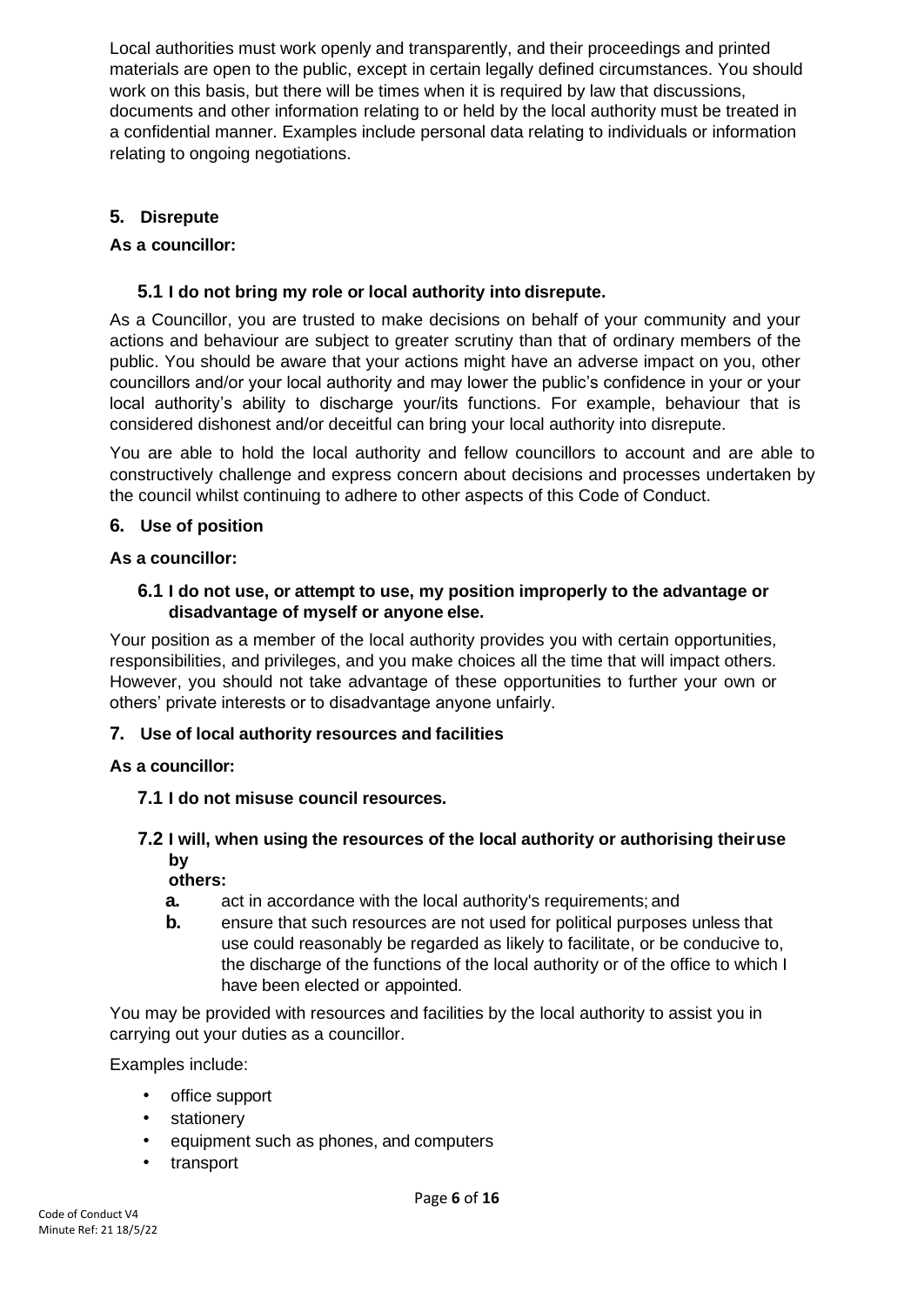• access and use of local authority buildings and rooms.

These are given to you to help you carry out your role as a councillor more effectively and are not to be used for business or personal gain. They should be used in accordance with the purpose for which they have been provided and the local authority's own policies regarding their use.

## **8. Complying with the Code of Conduct**

## **As a Councillor:**

- **8.1** I undertake Code of Conduct training provided by my local authority.
- **8.2** I cooperate with any Code of Conduct investigationand/or determination.
- **8.3** I do not intimidate or attempt to intimidate any person who is likely to be involved with the administration of any investigation orproceedings.
- **8.4** I comply with any sanction imposed on me following a finding that I have breached the Code of Conduct.

It is extremely important for you as a councillor to demonstrate high standards, for you to have your actions open to scrutiny and for you not to undermine public trust in the local authority or its governance. If you do not understand or are concerned about the local authority's processes in handling a complaint you should raise this with your Monitoring Officer.

## **Protecting your reputation and the reputation of the local authority**

## **9. Interests**

#### **As a councillor:**

## **9.1 I register and disclose my interests.**

Section 29 of the Localism Act 2011 requires the Monitoring Officer to establish and maintain a register of interests of members of the authority .

You need to register your interests so that the public, local authority employees and fellow councillors know which of your interests might give rise to a conflict of interest. The register is a public document that can be consulted when (or before) an issue arises. The register also protects you by allowing you to demonstrate openness and a willingness to be held accountable. You are personally responsible for deciding whether or not you should disclose an interest in a meeting, but it can be helpful for you to know early on if others think that a potential conflict might arise. It is also important that the public know about any interest that might have to be disclosed by you or other councillors when making or taking part in decisions, so that decision making is seen by the public as open and honest. This helps to ensure that public confidence in the integrity of local governance is maintained.

You should note that failure to register or disclose a disclosable pecuniary interest as set out in **Table 1**, is a criminal offence under the Localism Act 2011.

**Appendix B sets** out the detailed provisions on registering and disclosing interests. If in doubt, you should always seek advice from your Monitoring Officer.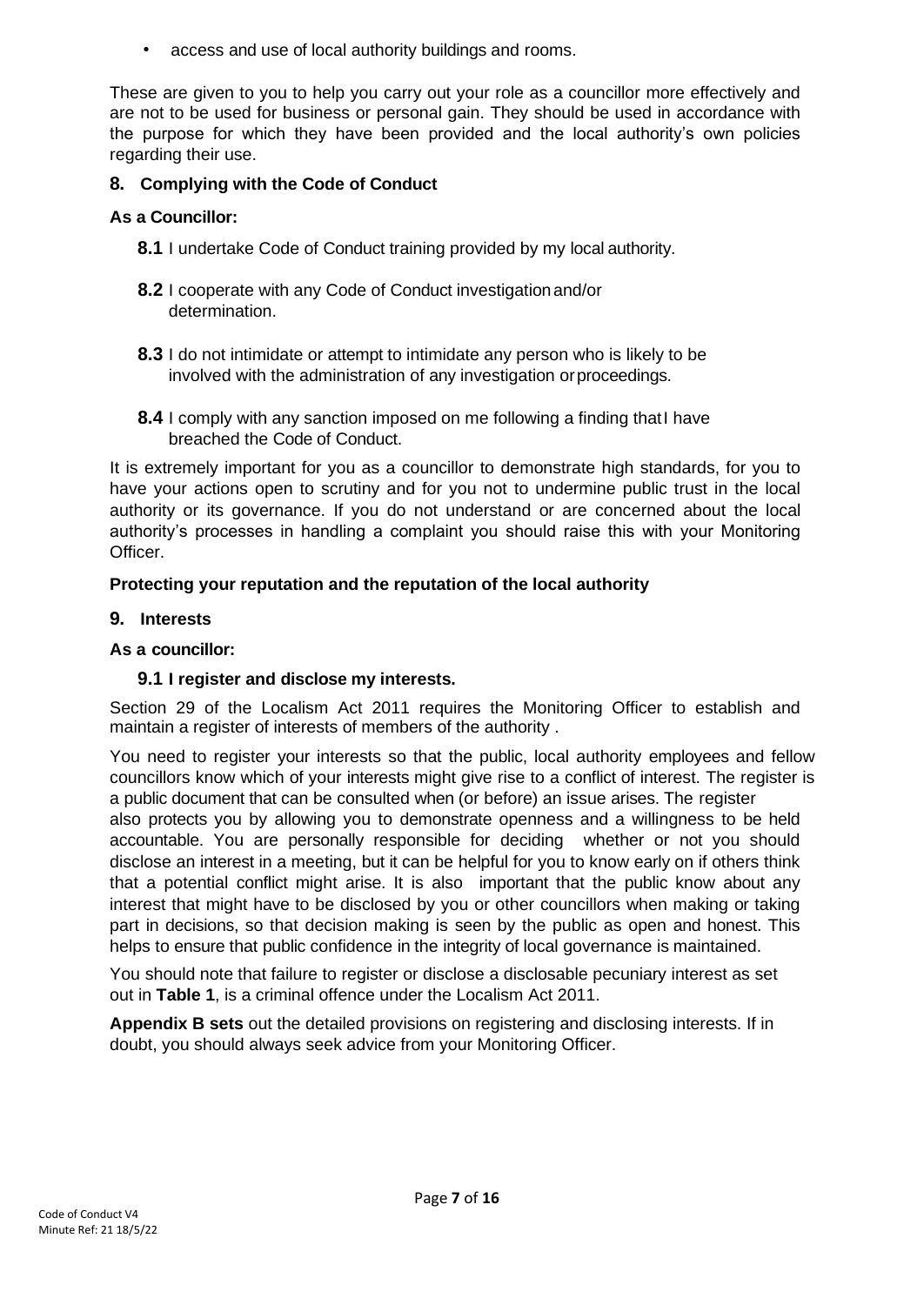## **10. Gifts and hospitality**

#### **As a councillor:**

- **10.1** I do not accept gifts or hospitality, irrespective of estimated value, which could give rise to real or substantive personal gain or a reasonable suspicion of influence on my part to show favour from persons seeking to acquire, develop or do business with the local authority or from persons who may apply to the local authority for any permission, licence or other significant advantage.
- **10.2** I register with the Monitoring Officer any gift or hospitality with an estimated value of at least £50 within 28 days of itsreceipt.
- **10.3** I register with the Monitoring Officer any significant gift or hospitality that I have been offered but have refused to accept.

In order to protect your position and the reputation of the local authority, you should exercise caution in accepting any gifts or hospitality which are (or which you reasonably believe to be) offered to you because you are a councillor. The presumption should always be not to accept significant gifts or hospitality. However, there may be times when such a refusal may be difficult if it is seen as rudeness in which case you could accept it but must ensure it is publicly registered. However, you do not need to register gifts and hospitality which are not related to your role as a councillor, such as Christmas gifts from your friends and family. It is also important to note that it is appropriate to accept normal expenses and hospitality associated with your duties as a councillor. If you are unsure, do contact your Monitoring Officer for guidance.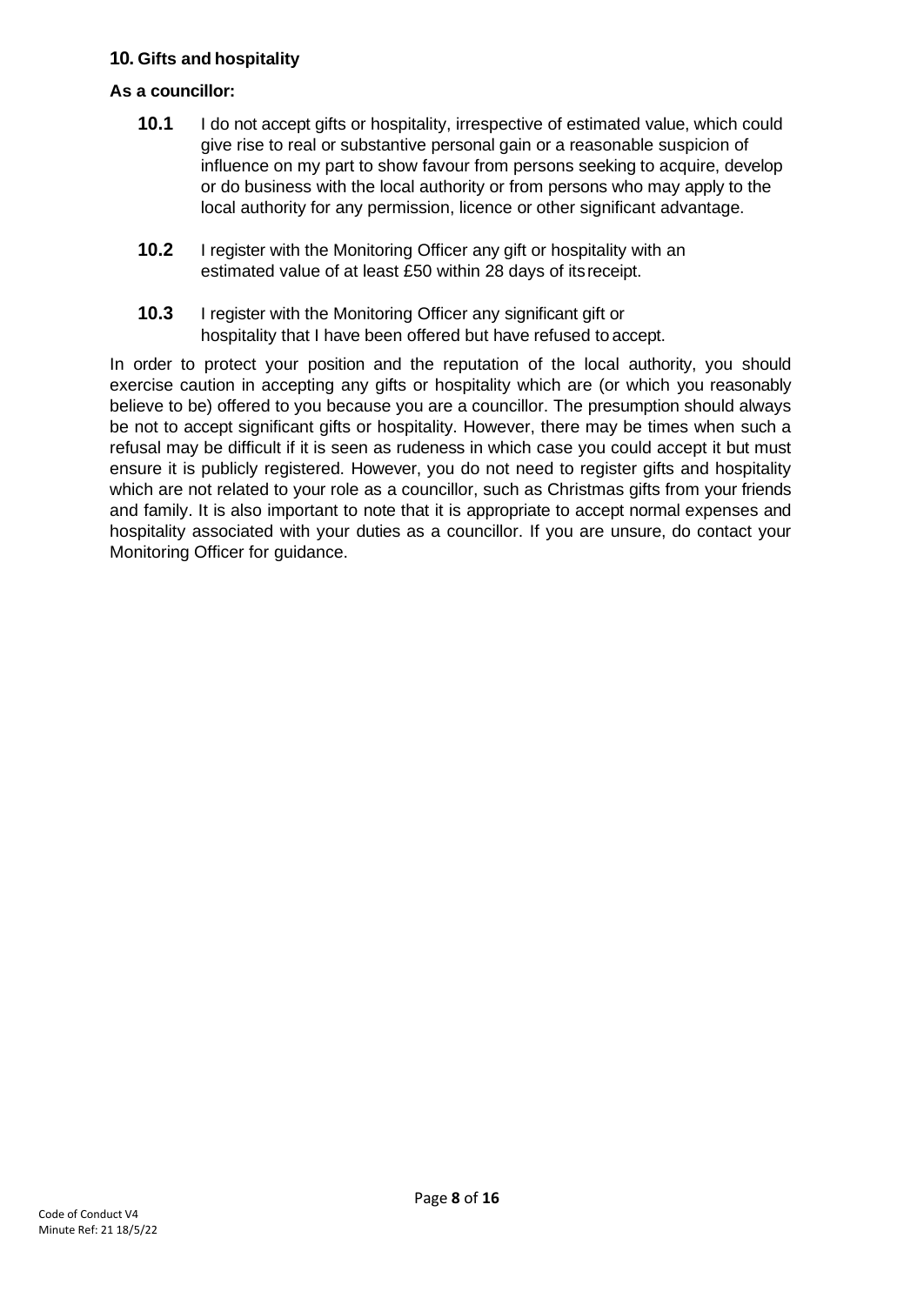## **Appendices**

## **Appendix A – The Seven Principles of Public Life**

The principles are:

#### **Selflessness**

Holders of public office should act solely in terms of the public interest.

#### **Integrity**

Holders of public office must avoid placing themselves under any obligation to people or organisations that might try inappropriately to influence them in their work. They should not act or take decisions in order to gain financial or other material benefits for themselves, their family, or their friends. They must disclose and resolve any interests and relationships.

#### **Objectivity**

Holders of public office must act and take decisions impartially, fairly and on merit, using the best evidence and without discrimination or bias.

#### **Accountability**

Holders of public office are accountable to the public for their decisions and actions and must submit themselves to the scrutiny necessary to ensure this.

#### **Openness**

Holders of public office should act and take decisions in an open and transparent manner. Information should not be withheld from the public unless there are clear and lawful reasons for so doing.

#### **Honesty**

Holders of public office should be truthful.

#### **Leadership**

Holders of public office should exhibit these principles in their own behaviour. They should actively promote and robustly support the principles and be willing to challenge poor behaviour wherever it occurs.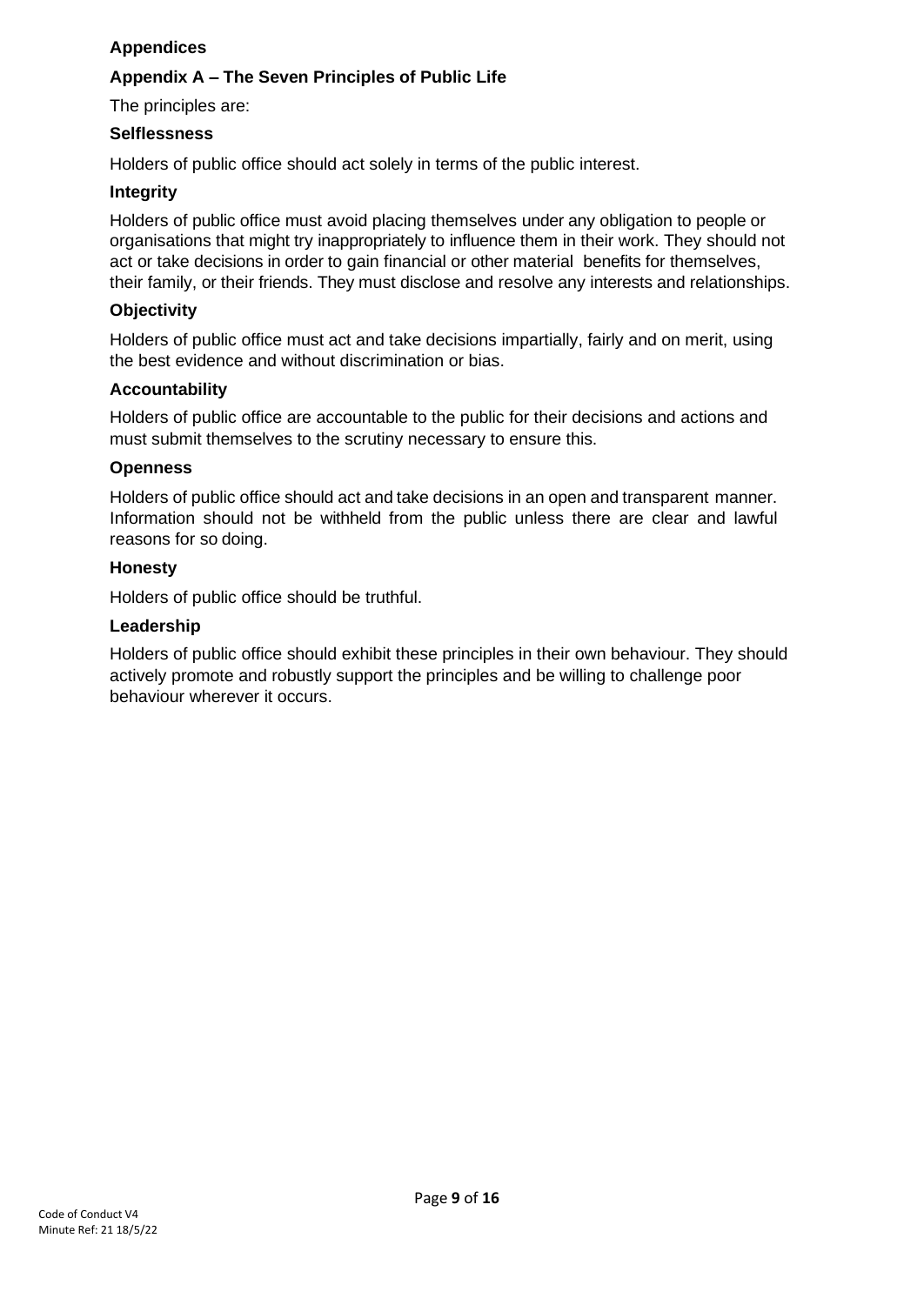## **Appendix B Registering interests**

Within 28 days of becoming a member or your re-election or re-appointment to office you must register with the Monitoring Officer the interests which fall within the categories set out in **Table 1** (**Disclosable Pecuniary Interests**) which are as described in "The Relevant Authorities (Disclosable Pecuniary Interests) Regulations 2012". You should also register details of your other personal interests which fall within the categories set out in **Table 2**  (**Other Registerable Interests**).

"**Disclosable Pecuniary Interest"** means an interest of yourself, or of your partner if you are aware of your partner's interest, within the descriptions set out in Table 1 below.

**"Partner"** means a spouse or civil partner, or a person with whom you are living as husband or wife, or a person with whom you are living as if you are civil partners.

- 1. You must ensure that your register of interests is kept up-to-date and within 28 days of becoming aware of any new interest, or of any change to a registered interest, notify the Monitoring Officer.
- 2. A 'sensitive interest' is as an interest which, if disclosed, could lead to the councillor, or a person connected with the councillor, being subject to violence or intimidation.
- 3. Where you have a 'sensitive interest' you must notify the Monitoring Officer with the reasons why you believe it is a sensitive interest. If the Monitoring Officer agrees they will withhold the interest from the public register.

## **Non participation in case of disclosable pecuniary interest**

- 4. Where a matter arises at a meeting which directly relates to one of your Disclosable Pecuniary Interests as set out in **Table 1**, you must disclose the interest, not participate in any discussion or vote on the matter and must not remain in the room unless you have been granted a dispensation. If it is a 'sensitive interest', you do not have to disclose the nature of the interest, just that you have an interest. Dispensation may be granted in limited circumstances, to enable you to participate and vote on a matter in which you have a disclosable pecuniary interest.
- 5. [ Where you have a disclosable pecuniary interest on a matter to be considered or is being considered by you as a Cabinet member in exercise of your executive function, you must notify the Monitoring Officer of the interest and must not take any steps or further steps in the matter apart from arranging for someone else to deal with it ]

#### **Disclosure of Other Registerable Interests**

6. Where a matter arises at a meeting which *directly relates* to the financial interest or wellbeing of one of your Other Registerable Interests (as set out in **Table 2**), you must disclose the interest. You may speak on the matter only if members of the public are also allowed to speak at the meeting but otherwise must not take part in any discussion or vote on the matter and must not remain in the room unless you have been granted a dispensation. If it is a 'sensitive interest', you do not have to disclose the nature of the interest.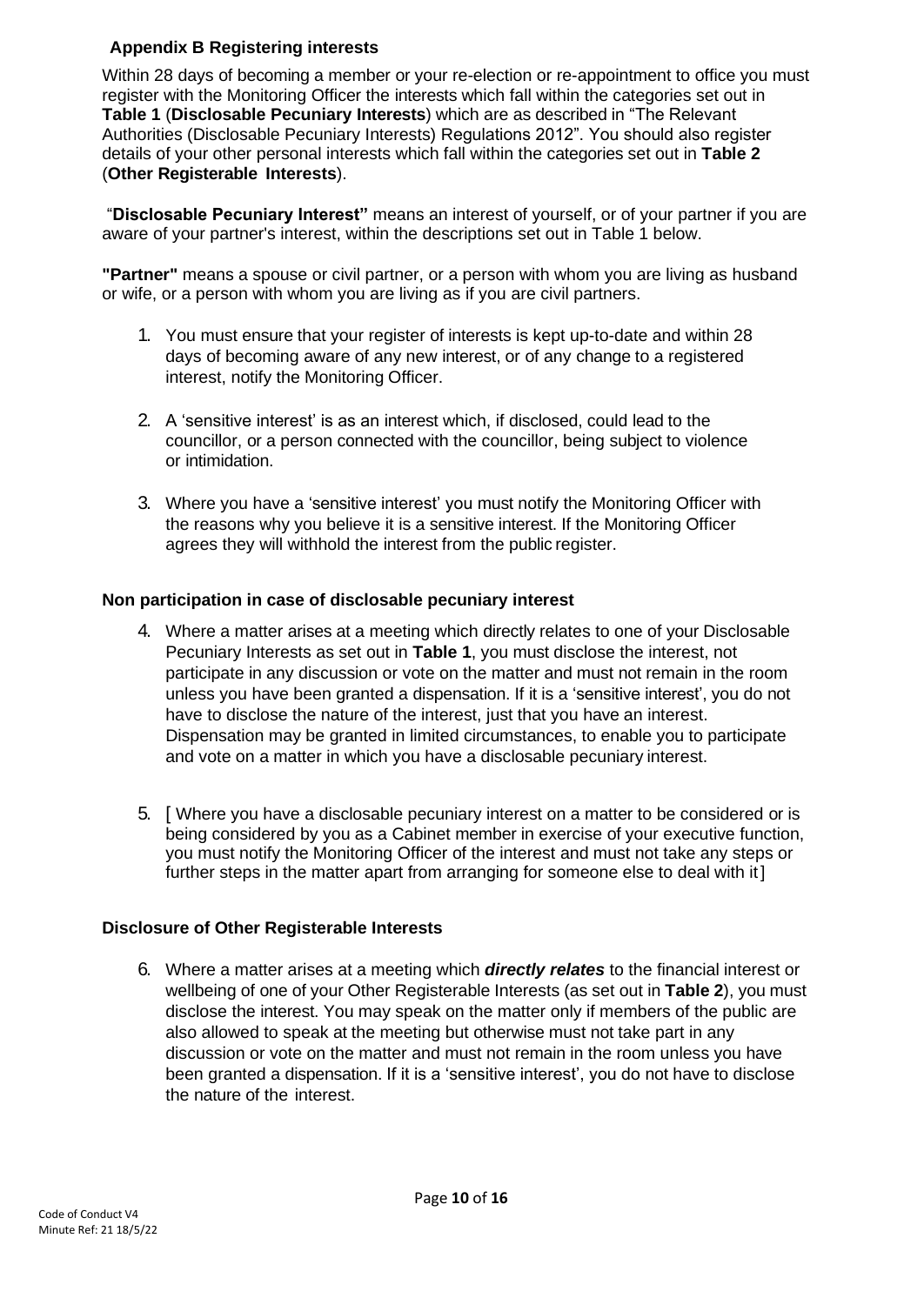# **Disclosure of Non-Registerable Interests**

- 7. Where a matter arises at a meeting which *directly relates* to your financial interest or well-being (and is not a Disclosable Pecuniary Interest set out in Table 1) or a financial interest or well-being of a relative or close associate, you must disclose the interest. You may speak on the matter only if members of the public are also allowed to speak at the meeting. Otherwise you must not take part in any discussion or vote on the matter and must not remain in the room unless you have been granted a dispensation. If it is a 'sensitive interest', you do not have to disclose the nature of the interest.
- 8. Where a matter arises at a meeting which *affects*
	- a. your own financial interest or well-being;
	- b. a financial interest or well-being of a relative or close associate; or
	- **c.** a financial interest or wellbeing of a body included under Other Registrable Interests as set out in **Table 2**

you must disclose the interest. In order to determine whether you can remain in the meeting after disclosing your interest the following test should be applied

- 9. Where a matter (referred to in paragraph 8 above*) affects* the financial interest orwell-being:
	- a. to a greater extent than it affects the financial interests of the majority of inhabitants of the ward affected by the decision and;
	- b. a reasonable member of the public knowing all the facts would believe that it would affect your view of the wider public interest

You may speak on the matter only if members of the public are also allowed to speak at the meeting. Otherwise you must not take part in any discussion or vote on the matter and must not remain in the room unless you have been granted a dispensation.

If it is a 'sensitive interest', you do not have to disclose the nature of the interest.

10. [Where you have an Other Registerable Interest or Non-Registerable Interest on a matter to be considered or is being considered by you as a Cabinet member in exercise of your executive function, you must notify the Monitoring Officer of the interest and must not take any steps or further steps in the matter apart from arranging for someone else to deal with it]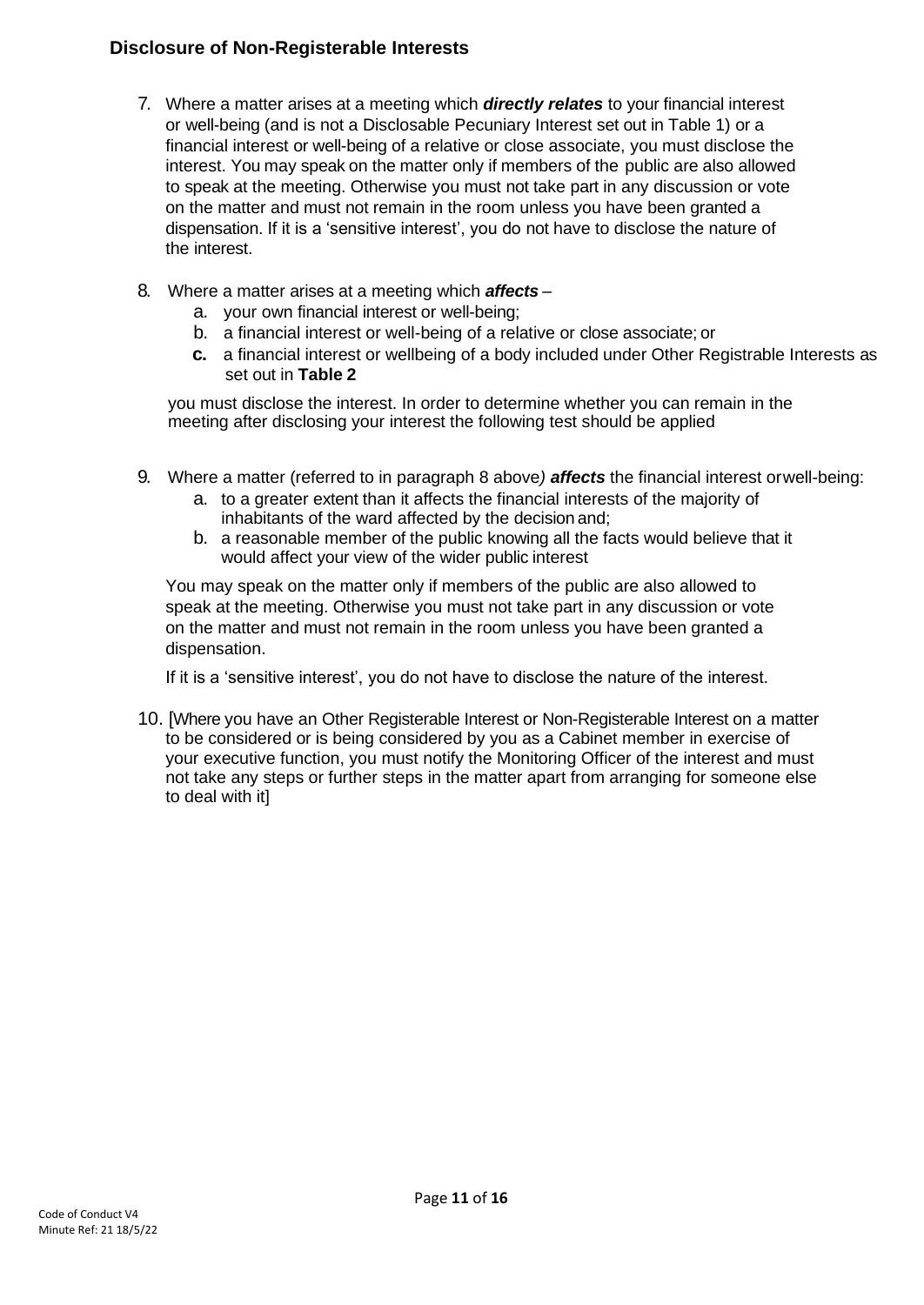# **Table 1: Disclosable Pecuniary Interests**

This table sets out the explanation of Disclosable Pecuniary Interests as set out in the [Relevant Authorities \(Disclosable Pecuniary Interests\) Regulations 2012.](https://www.legislation.gov.uk/uksi/2012/1464/made)

| <b>Subject</b>                                       | <b>Description</b>                                                                                                                                                                                                                                                                                                                                                                                                                                           |
|------------------------------------------------------|--------------------------------------------------------------------------------------------------------------------------------------------------------------------------------------------------------------------------------------------------------------------------------------------------------------------------------------------------------------------------------------------------------------------------------------------------------------|
| Employment, office, trade,<br>profession or vocation | Any employment, office, trade,<br>profession or vocation carried on for<br>profit or gain.                                                                                                                                                                                                                                                                                                                                                                   |
| <b>Sponsorship</b>                                   | Any payment or provision of any other<br>financial benefit (other than from the<br>council) made to the councillor during the<br>previous 12-month period for expenses<br>incurred by him/her in carrying out<br>his/her duties as a councillor, or towards<br>his/her election expenses.<br>This includes any payment or financial<br>benefit from a trade union within the<br>meaning of the Trade Union and Labour<br>Relations (Consolidation) Act 1992. |
| <b>Contracts</b>                                     | Any contract made between the<br>councillor or his/her spouse or civil<br>partner or the person with whom the                                                                                                                                                                                                                                                                                                                                                |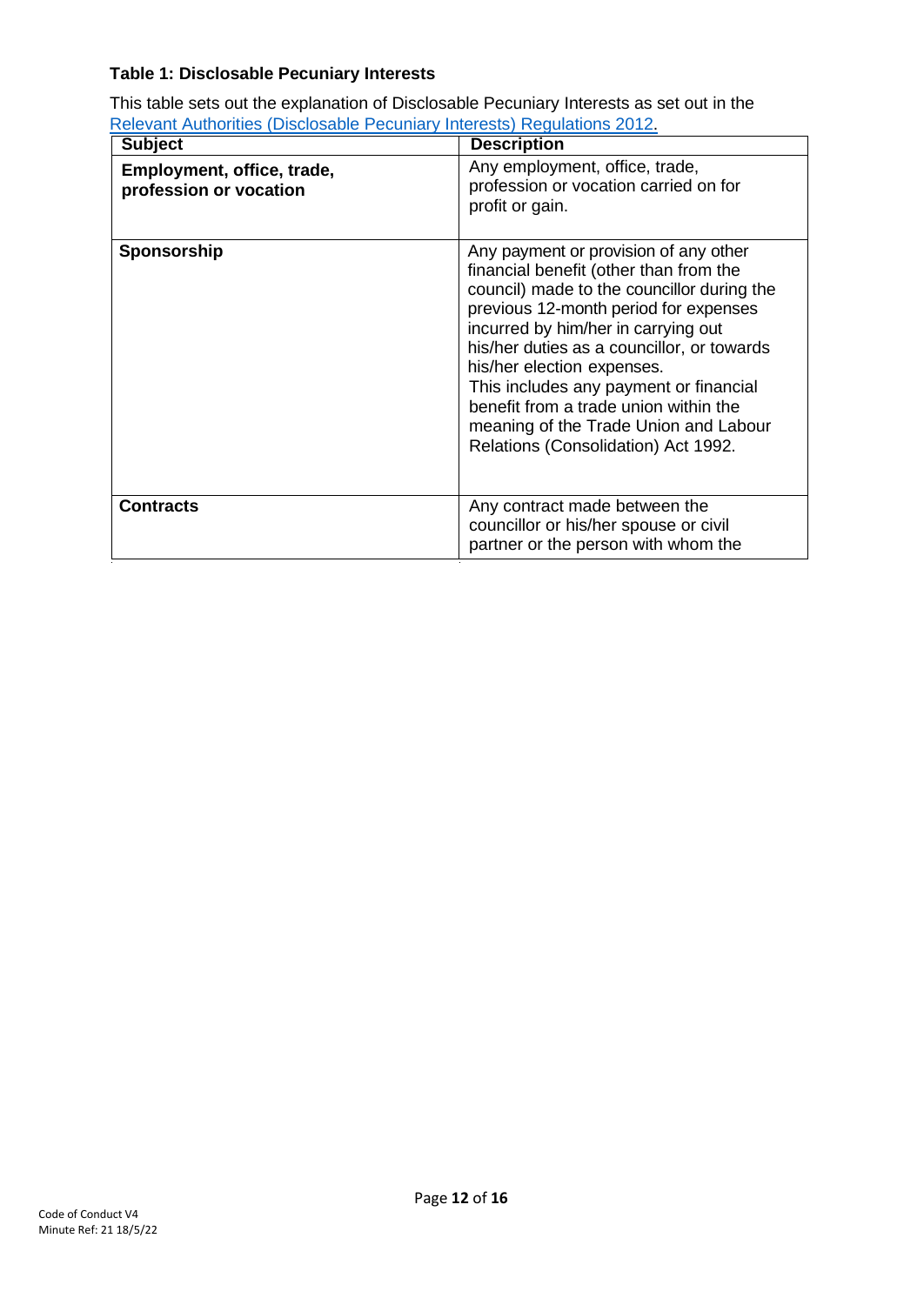|                            | councillor is living as if they were<br>spouses/civil partners (or a firm in which<br>such person is a partner, or an incorporated<br>body of which such person is a director* or<br>a body that such person has a beneficial<br>interest in the securities of*) and the council<br>(a) under which goods or services are to be<br>provided or works are to be executed; and<br>(b) which has not been fully discharged.                                                                                                                                                                                                                               |
|----------------------------|--------------------------------------------------------------------------------------------------------------------------------------------------------------------------------------------------------------------------------------------------------------------------------------------------------------------------------------------------------------------------------------------------------------------------------------------------------------------------------------------------------------------------------------------------------------------------------------------------------------------------------------------------------|
| <b>Land and Property</b>   | Any beneficial interest in land which is<br>within the area of the council.<br>'Land' excludes an easement, servitude,<br>interest or right in or over land which does<br>not give the councillor or his/her spouse or<br>civil partner or the person with whom the<br>councillor is living as if they were spouses/<br>civil partners (alone or jointly with another)<br>a right to occupy or to receive income.                                                                                                                                                                                                                                      |
| <b>Licenses</b>            | Any licence (alone or jointly with others) to<br>occupy land in the area of the council for a<br>month or longer                                                                                                                                                                                                                                                                                                                                                                                                                                                                                                                                       |
| <b>Corporate tenancies</b> | Any tenancy where (to the councillor's<br>knowledge)-<br>(a) the landlord is the council; and<br>(b) the tenant is a body that the councillor,<br>or his/her spouse or civil partner or the<br>person with whom the councillor is living as<br>if they were spouses/ civil partners is a<br>partner of or a director* of or has a<br>beneficial interest in the securities* of.                                                                                                                                                                                                                                                                        |
| <b>Securities</b>          | Any beneficial interest in securities* of a<br>body where-<br>(a) that body (to the councillor's<br>knowledge) has a place of business or<br>land in the area of the council; and<br>(b) either-<br>$\left(\mathbf{0}\right)$ ) the total nominal value of the<br>securities* exceeds £25,000 or one<br>hundredth of the total issued share<br>capital of that body; or<br>(ii) if the share capital of that body is of<br>more than one class, the<br>total<br>nominal<br>value of the shares of any one class in<br>which the councillor, or his/ her spouse or<br>civil partner or the person with whom the<br>councillor is living as if they were |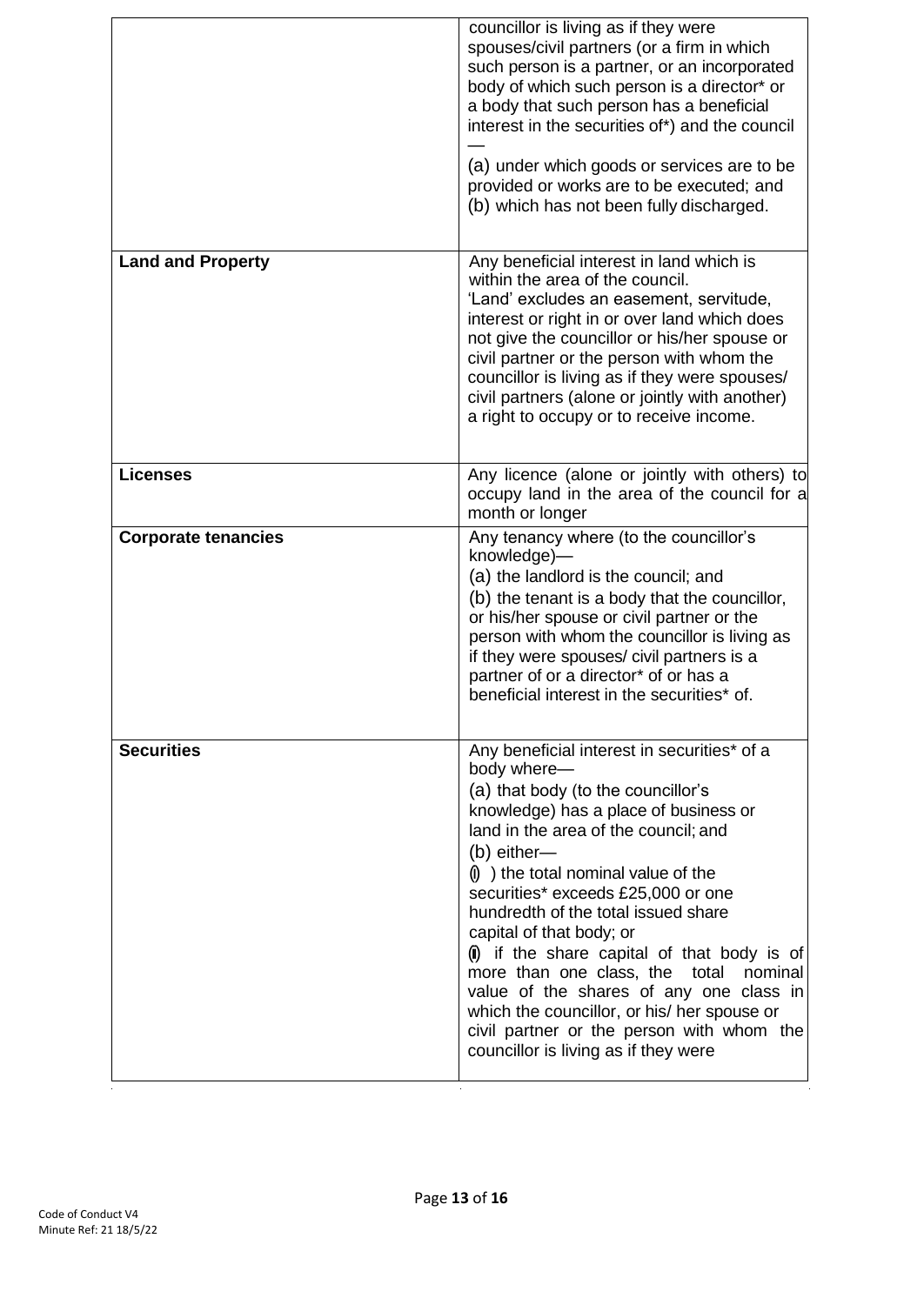| spouses/civil partners have a beneficial  |
|-------------------------------------------|
| interest exceeds one hundredth of the     |
| total issued share capital of that class. |

\* 'director' includes a member of the committee of management of an industrial and provident society.

\* 'securities' means shares, debentures, debenture stock, loan stock, bonds, units of a collective investment scheme within the meaning of the Financial Services and Markets Act 2000 and other securities of any description, other than money deposited with a building society.

#### **Table 2: Other Registrable Interests**

You must register as an Other Registerable Interest :

- a) any unpaid directorships
- b ) any body of which you are a member or are in a position of general control or management and to which you are nominated or appointed by your authority

#### c) any body

- (i) exercising functions of a public nature
- (ii) directed to charitable purposes or
- (iii) one of whose principal purposes includes the influence of public opinion or policy (including any political party or trade union)

of which you are a member or in a position of general control or management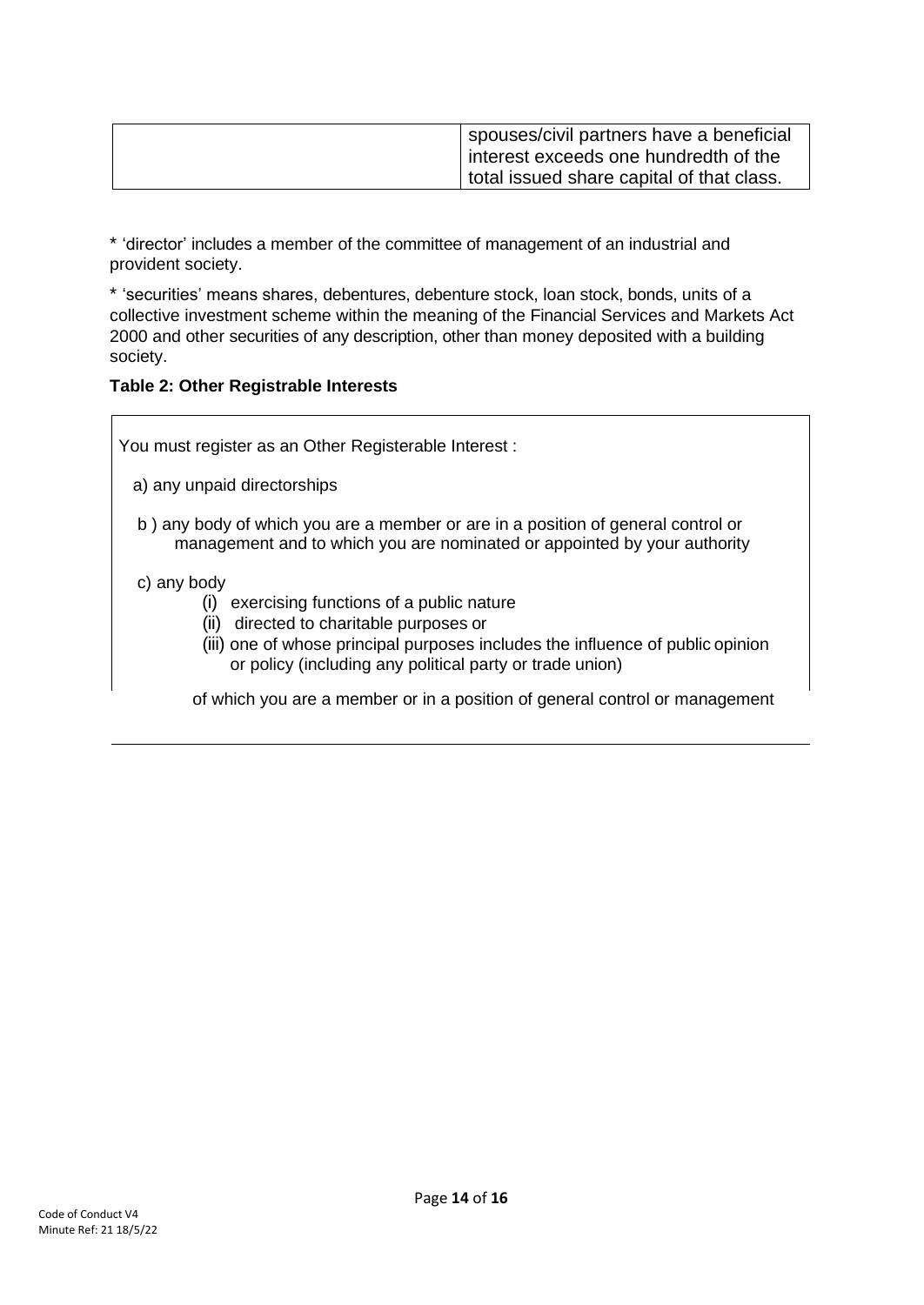# **Appendix C – the Committee on Standards in Public Life**

The LGA has undertaken this review whilst the Government continues to consider the recommendations made by the Committee on Standards in Public Life in their report on [Local Government Ethical Standards. I](https://www.gov.uk/government/publications/local-government-ethical-standards-report)f the Government chooses to implement any of the recommendations, this could require a change to this Code.

The recommendations cover:

- Recommendations for changes to the Localism Act 2011 to clarify in law when the Code of Conduct applies
- The introduction of sanctions
- An appeals process through the Local Government Ombudsman
- Changes to the Relevant Authorities (Disclosable Pecuniary Interests) Regulations 2012
- Updates to the Local Government Transparency Code
- Changes to the role and responsibilities of the Independent Person
- That the criminal offences in the Localism Act 2011 relating toDisclosable Pecuniary Interests should be abolished

The Local Government Ethical Standards report also includes Best Practice recommendations. These are:

**Best practice 1**: Local authorities should include prohibitions on bullying and harassment in codes of conduct. These should include a definition of bullying and harassment, supplemented with a list of examples of the sort of behaviour covered by such a definition.

**Best practice 2**: Councils should include provisions in their code of conduct requiring councillors to comply with any formal standards investigation and prohibiting trivial or malicious allegations by councillors.

**Best practice 3**: Principal authorities should review their code of conduct each year and regularly seek, where possible, the views of the public, community organisations and neighbouring authorities.

**Best practice 4**: An authority's code should be readily accessible to both councillors and the public, in a prominent position on a council's website and available in council premises.

**Best practice 5**: Local authorities should update their gifts and hospitality register at least once per quarter, and publish it in an accessible format, such as CSV.

**Best practice 6**: Councils should publish a clear and straightforward public interest test against which allegations are filtered.

**Best practice 7**: Local authorities should have access to at least two Independent Persons.

**Best practice 8**: An Independent Person should be consulted as to whether to undertake a formal investigation on an allegation, and should be given the option to